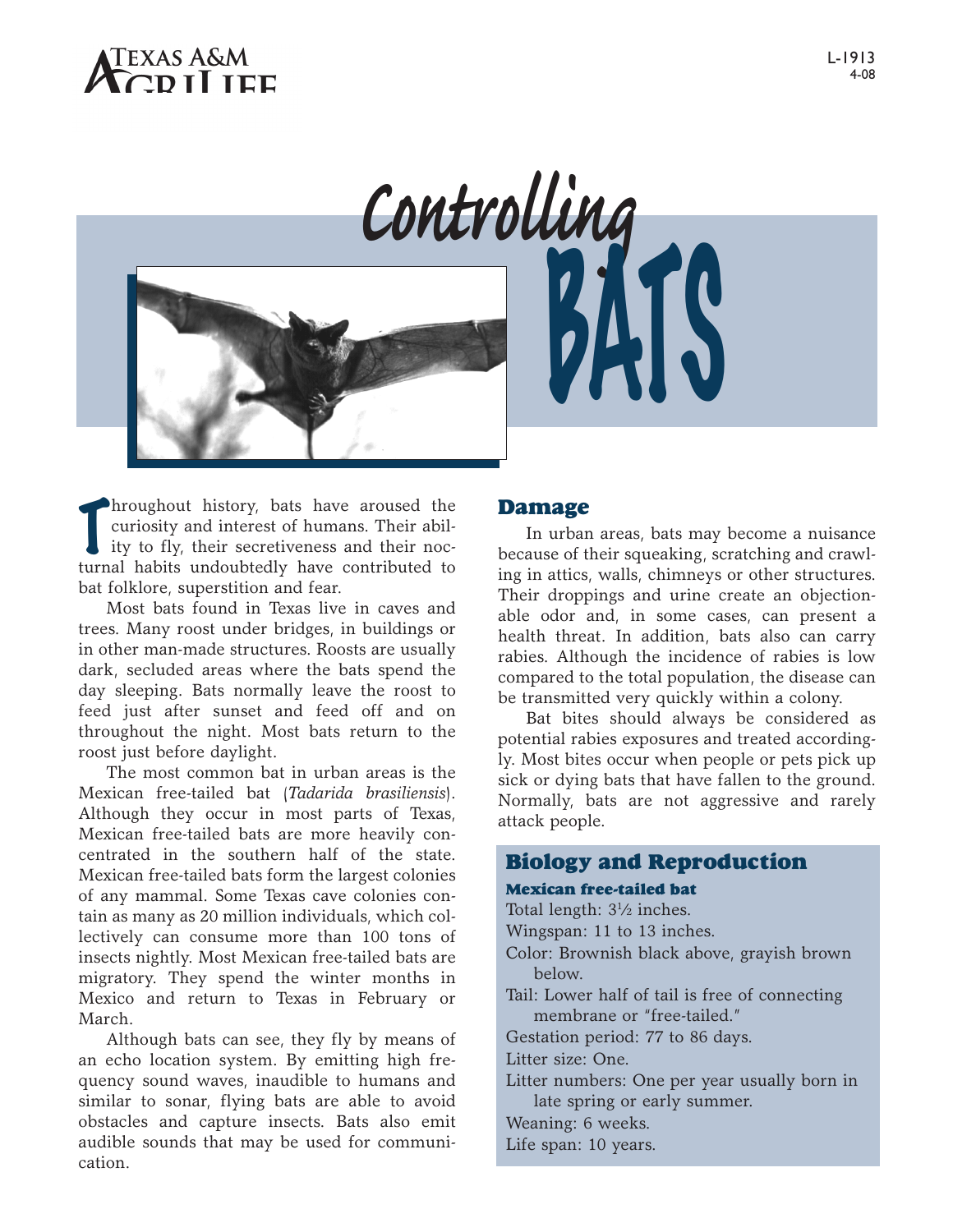## **Control Methods**

Before an attempt is made to control bats, it is essential to verify that bats are actually the cause of the nuisance. Twittering and rustling sounds in the chimney may be caused by chimney swifts. Scratching or thumping sounds in the attic or walls could indicate the presence of rats, squirrels, raccoons or other animals. Bats may sometimes be detected by the presence of a blackbrown oily stain left by their body oils, and/or by the presence of droppings around openings they use to enter or leave a structure.

**Exclusion.** The best way to discourage bats from roosting in houses or other buildings is to close all openings through which they enter the structure. Bats may enter buildings through unprotected chimneys, louvers or vents, broken windows, eaves, loose flashing and other places. Bats can crawl through openings as narrow as 3 ⁄8 inch, so you will need to inspect carefully to locate all possible entrances.

Exclusion methods should be used for at least 5 to 7 days before any bat proofing begins so that bats have time to leave the structure. The best time for bat proofing is in the fall after the bats have left for the winter. Because very young bats (pups) do not fly and remain in the roost area until they are older, any exclusion or repairs made from May through August may trap the pups inside the structure.

One exclusion method is to hang plastic or lightweight netting over entrance holes. The netting should have about 1/6-inch squares (birdnetting) and be at least 2 feet wide. It should be hung 1 to 4 inches in front of bat exit holes and extend at least 2 feet below the lowest exit point. This will allow the bats to leave the structure but keep them from finding their way back inside (see Fig. 1). Use waterproof duct tape, staples, wooden lathe strips, or other suitable material to attach the netting to the structure.

For smaller entry holes, use a tube of 2-inchdiameter PVC pipe to exclude bats. Exclusion tubes should be about 10 inches long. Squeeze one end of the tube so that it fits into the hole or crevice, or cut the end of the tube into flaps that can be fit over the opening and stapled, nailed, or taped to the inside wall of the building. Do not let the tube project more than  $\frac{1}{4}$  inch into the opening so that bats can easily enter the tube to exit. Bats are unable to cling to the smooth surface of the tube and will not be able to reenter. A piece of lightweight cloth or plastic can be taped around the end of the tube that projects to the outside to further reduce the likelihood of bats reentering, though this is usually not necessary.

After the exclusion period (5 to 7 days), cover openings with sheet metal or  $\frac{1}{4}$ -inch hardware cloth. Smaller openings and cracks can be sealed with caulking, metal flashing, weather stripping, steel wool, insulation or other suitable material.



**Figure 1.** Birdnetting will allow the bats to emerge but keep them from finding their way back.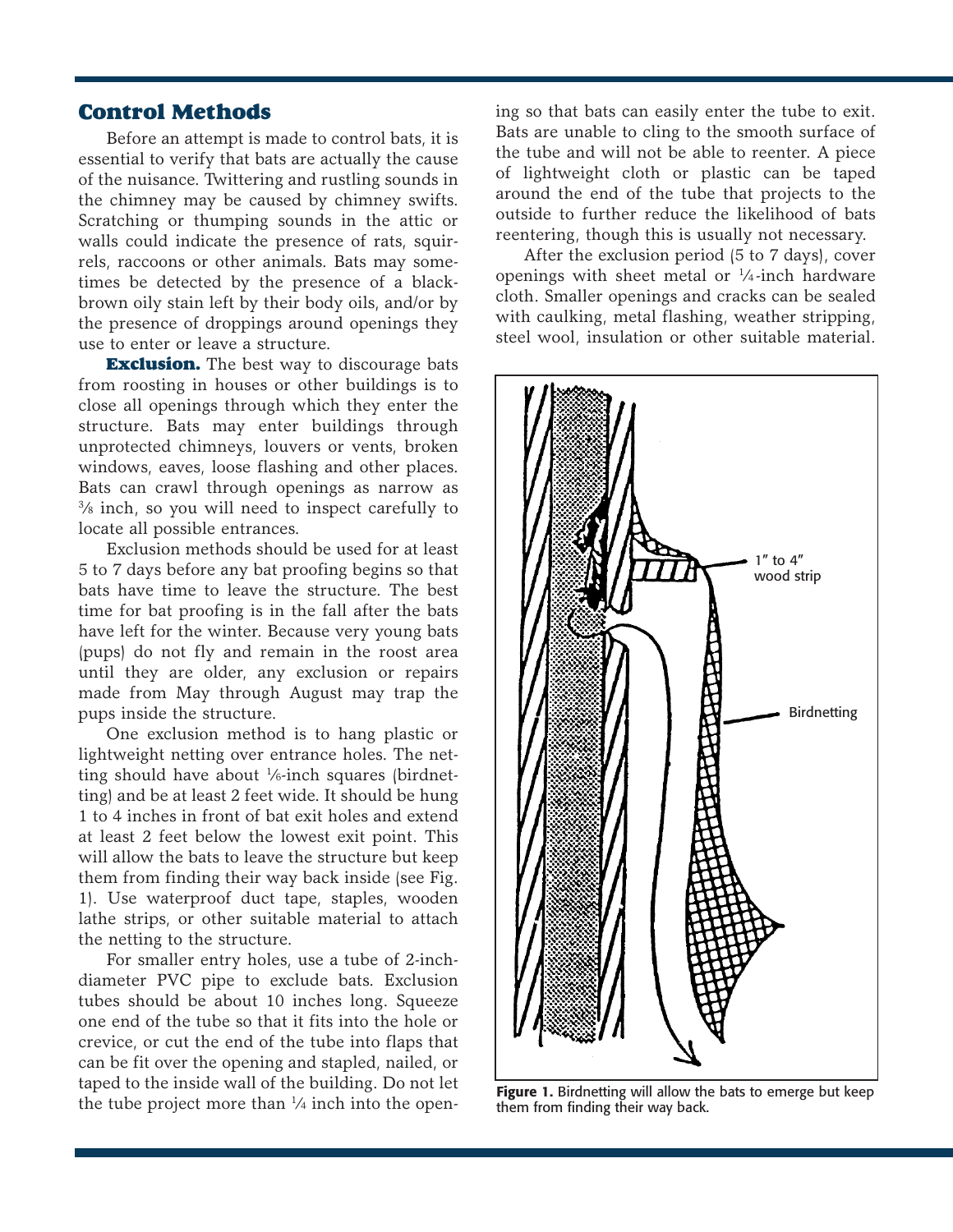Unlike rodents, bats will not gnaw their way through wood or building materials and are easily deterred once the openings are sealed. If any entrances are overlooked, however, the bats will soon find them; so it may be necessary to observe the building closely for several evenings to make sure all openings have been sealed.

**Trapping.** Although exclusion is the preferred solution to bat problems, bats may be trapped alive before bat proofing is done. A variety of traps, tunnel nets or plastic cylinders can be used. These are usually placed over the building entrance the bats are using. The bats are captured when they try to leave the roost during the night (see Fig. 2). Trapping bats should be left to a professional or to persons experienced with handling bats.

**Repellents.** At present, naphthalene is the only chemical registered as a repellent for bats. Naphthalene crystals or flakes can be placed in areas where bats are roosting. The disadvantage of using naphthalene is that it is effective only for a limited time. Once the odor dissipates, the bats may return. Follow label instructions when using any chemical.

Illumination also can be an effective repellent. Because bats prefer dark, secluded areas for roosting, floodlights strung throughout the attic or near the roosting site may cause them to leave. Illumination is cleaner and safer for both humans and bats than chemical repellents, but in some situations using lights is difficult and costly.

It is believed that high frequency sound waves (4,000 to 18,000 cycles per second) may deter bats, perhaps by interfering with their ability to navigate when flying. A variety of ultrasonic devices are sold for this purpose, but their effectiveness is questionable.

**Toxicants.** There are no toxicants registered for bat control.

## **Safety Considerations**

Frequently, one or two bats may be found in a house. They sometimes enter through the chimney, especially if the damper is left open. The U.S. Centers for Disease Control and Prevention



**Figure 2.** An effective bat trap can be made easily from available materials.

recommends that if a bat is found in the room of an unattended child or a person who is sleeping, intoxicated or mentally impaired, the person should seek medical advice and the bat should be tested for rabies. If there was no potential for a person to have direct contact with the bat, it can be removed by opening windows and outside doors. If the bat refuses to leave, it can be captured in a net, small box, can, or heavily gloved hand and then released outside. Avoid touching bats with bare hands. Although they are not usually aggressive, they will bite if handled improperly.

### **Restrictions**

Many species of bats are found in Texas and some are protected by state law. Before conducting any type of bat control or relocating any bats that have been captured, contact local representatives of the Texas Parks and Wildlife Department.

For additional information, contact the nearest office of the Texas AgriLife Extension Service —Wildlife Services.